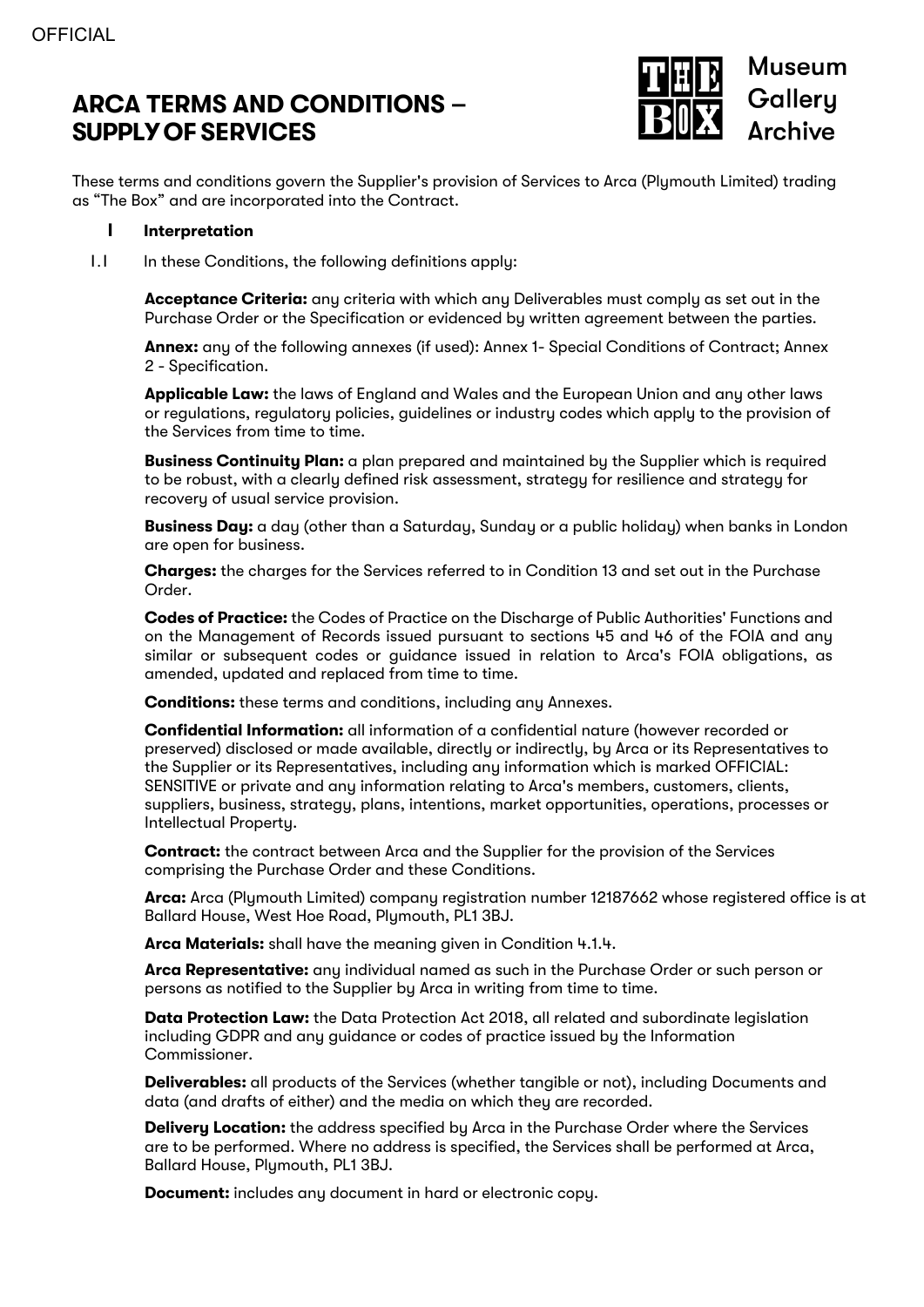**EIR:** the Environmental Information Regulations 2004 together with any guidance and/or codes of practice issues by the Information Commissioner or relevant government department in relation to such regulations.

**FOIA:** the Freedom of Information Act 2000 and any subordinate legislation made under the Act from time to time, together with any guidance and/or codes of practice issued by the Information Commissioner or relevant government department in relation to such legislation.

**Information:** has the meaning given under section 84 of FOIA.

**Intellectual Property Rights:** all intellectual property rights, whether registered or unregistered and including all applications for and renewals or extensions of such rights, and all similar or equivalent rights or forms of protection in any part of the world including all patents, rights to inventions, utility models, copyright and related rights, trade marks, service marks, trade, business and domain names, rights in trade dress or get-up, rights in goodwill or to sue for passing off, unfair competition rights, rights in designs, rights in computer software, database rights, topography rights, rights in confidential information (including know-how and trade secrets).

**Public Body:** any part of the government of the United Kingdom including but not limited to the Northern Ireland Assembly and Executive Committee, the Scottish Executive and the National Assembly for Wales, local authorities, government ministers and government departments and government agencies.

**Purchase Order:** the written order from Arca for Services incorporating or attached to these Conditions.

**Premises:** any premises owned, leased to, controlled or occupied by Arca or its Representatives which are made available for use by the Supplier or its Representatives for the delivery or performance of the Services.

**Representatives:** employees, officers, agents, advisors, sub-contractors, suppliers or other representatives.

**Request for Information:** a request for Information or an apparent request under the Code of Practice on Access to Government Information, FOIA or EIR.

**Services:** the services provided or to be provided by the Supplier under the Contract as set out in the Purchase Order and/or Specification including the Deliverables.

**Specification:** any description of the Services (including any Deliverables to be produced) set out in Annex 2.

**Supplier:** the person, firm or company to whom the Purchase Order is addressed.

**Transfer Regulations:** Transfer of Undertakings (Protection of Employment) Regulations 2006 as amended and any successor legislation.

**Variation:** shall have the meaning given in Condition 5.1.

- 1.2 In these Conditions, the following rules of interpretation apply:
	- 1.2.1 a person includes a natural person, corporate or unincorporated body (whether or not having separate legal personality);
	- 1.2.2 a reference to a party includes its successors or permitted assigns;
	- 1.2.3 a reference to a statute or statutory provision is a reference to such statute or statutory provision as amended or re-enacted;
	- 1.2.4 any phrase introduced by the terms **including**, **include**, **in particular** or any similar expression shall be construed as illustrative and shall not limit the sense of the words preceding those terms; and
	- 1.2.5 a reference to **writing** or **written** includes faxes and e-mails
- 1.3 In the event of any inconsistency or conflict between any Purchase Order and these Conditions, these Conditions shall prevail.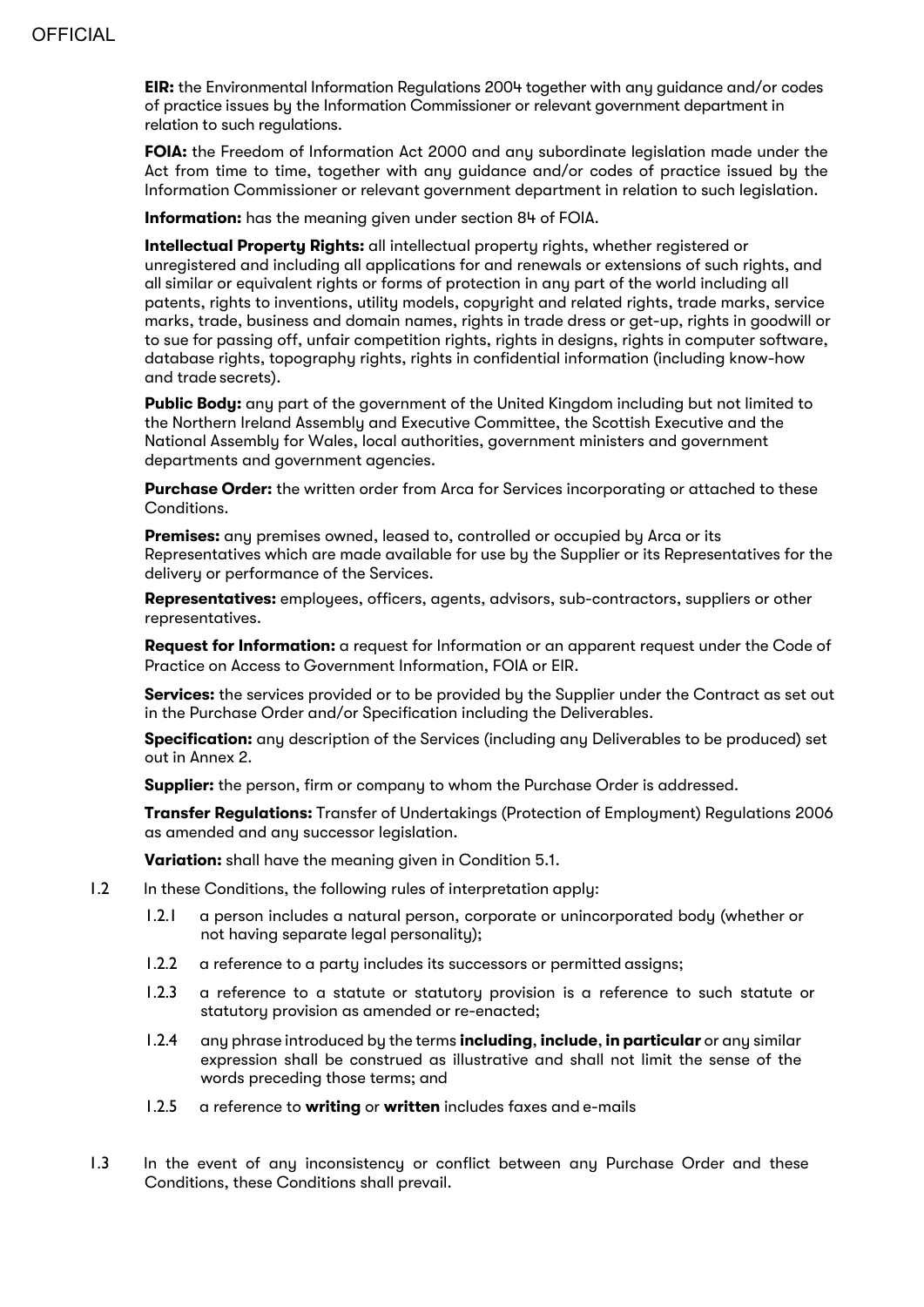1.4 In the event of any inconsistency or conflict between any Annex and these Conditions, the Annex shall prevail.

## **2 Formation of Contract**

- 2.1 The Contract shall come into existence and take effect on Arca's issue of a Purchase Order for the Services and shall remain in full force and effect until either:
	- 2.1.1 the parties have discharged all their obligations under it (at which point it shall expire); or
	- 2.1.2 it is terminated in accordance with these Conditions.
- 2.2 These Conditions apply to the supply of the Services to the exclusion of any other terms that the Supplier may seek to impose or incorporate (including any standard trading terms of the Supplier), or which are implied by trade, custom, practice or course of dealing.

## **3 Supplier's warranties**

- 3.1 The Supplier shall provide the Services specified in the Purchaser Order and/or the Specificationin accordance with these Conditions.
- 3.2 The Supplier warrants that:
	- 3.2.1 it will meet any dates set out in the Purchase Order or Specification for the delivery of the Deliverables or the performance of the Services or (where no dates are so specified) then the Supplier perform the Services (any delivery any Deliverables) within a reasonable time;
	- 3.2.2 the design, construction and quality of Deliverables and the method and quality of performance of the Services will comply in all respects with all relevant requirements of any law, statute, statutory rule or order, or other instrument of law which may be in force at the time when the same are provided;
	- 3.2.3 it has and will maintain all the licences, permissions, authorisations, consents and permits that it needs to carry out its obligations under the Contract;
	- 3.2.4 it will not do or omit to do anything which may cause Arca to lose any licence, consent or permission upon which it relies for the purposes of conducting its business or affairs;
	- 3.2.5 its Representatives will behave in a polite and courteous manner at all times when on the Premises;
	- 3.2.6 the Services will conform as to their quantity, quality and description set out in the Purchase Order or Specification, including with all Acceptance Criteria but for the avoidance of doubt the obligations under this clause 3.2.6 shall not impose a "fitness for purpose" obligation;
	- 3.2.7 the Services will meet any standard or performance levels set out in the Purchase Order or Specification or which can reasonably be expected for Services of the type in question, but for the avoidance of doubt the obligations under this clause 3.2.7 shall not impose a "fitness for purpose" obligation;
	- 3.2.8 the Services will conform to any literature or description supplied by the Supplier to Arca prior to the issue of the Purchase Order;
	- 3.2.9 it will perform the Services with all reasonable care, skill and diligence and in accordance with best practice in the Supplier's industry, profession ortrade;
	- 3.2.10 it will use personnel to provide the Services who are suitably skilled and experienced, and in sufficient numbers to ensure that it fulfils all of its obligations in accordance with the Contract;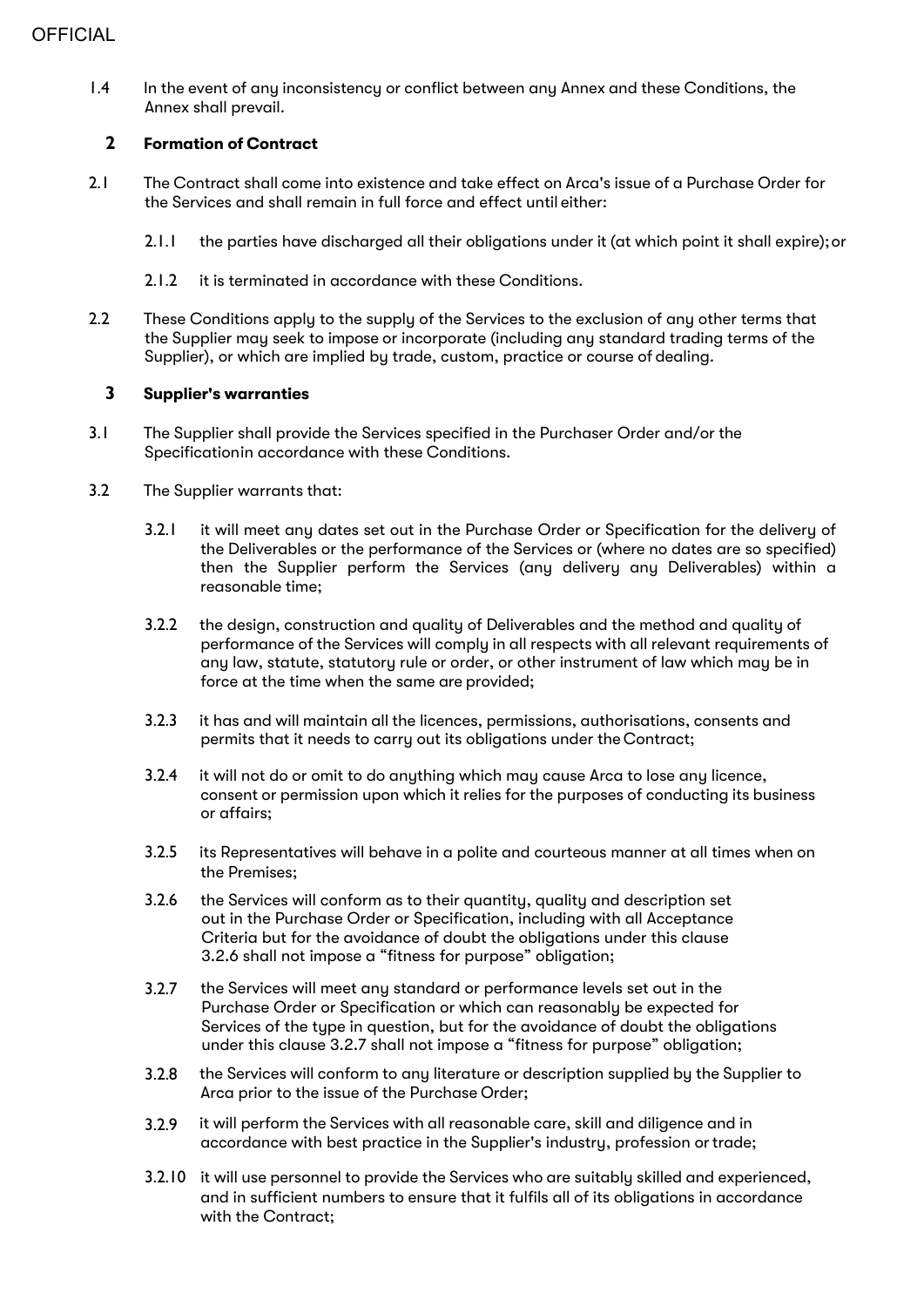- 3.2.11 it will use the best quality goods, tools, materials, standards and techniques in performing the Services;
- 3.2.12 its Representatives will comply with all of Arca's policies and procedures, signs, notices and other instructions either displayed at the Premises or notified to the Supplier (or its Representatives) from time to time and relating to the use of the Premises or any part of them or any equipment or facilities at the Premises; and
- 3.2.13 its Representatives will comply with all of Arca's policies and procedures, signs, notices and other instructions either displayed at the Premises or notified to the Supplier (or its Representatives) from time to time and relating to the use of the Premises or any part of them or any equipment or facilities at the Premises.

## **4 Supplier's general undertakings**

- 4.1 The Supplier undertakes to:
	- 4.1.1 provide at its expense and risk all equipment, tools, materials, machines and vehicles and such other items as are required to provide the Services;
	- 4.1.2 co-operate with Arca and any third party nominated by Arca in all matters relating to the Contract;
	- 4.1.3 comply with all reasonable instructions of Arca;
	- 4.1.4 hold all materials, equipment and tools, drawings, specifications and data supplied by Arca to the Supplier (Arca Materials) in safe custody at its own risk, maintain the Arca Materials in good condition until returned to Arca, and not dispose of or use Arca Materials other than in accordance with Arca's written instructions or authorisation;
	- 4.1.5 promptly remove from the Premises any rubbish generated and any of its equipment, tools, materials, machines and vehicles and any other items used in connection with the performance of the Services and leave the Premises in a clean and tidy condition, failing which Arca may dispose of them and make good the Premises at the expense of the Supplier;
	- 4.1.6 use all reasonable endeavours to transfer to Arca the benefit of any warranty or guarantee given by the manufacturer of any goods contained in the Deliverables of which the Supplier is not the manufacturer;
	- 4.1.7 notify Arca as soon as practicable of any health and safety or other hazards at the Premises of which it becomes aware; and
	- 4.1.8 it will comply with the International Financial Reporting Standard [for Small and Medium- sized Entities (SMEs)] and any other International Financial Reporting Standard that it is required to comply with by Applicable Law.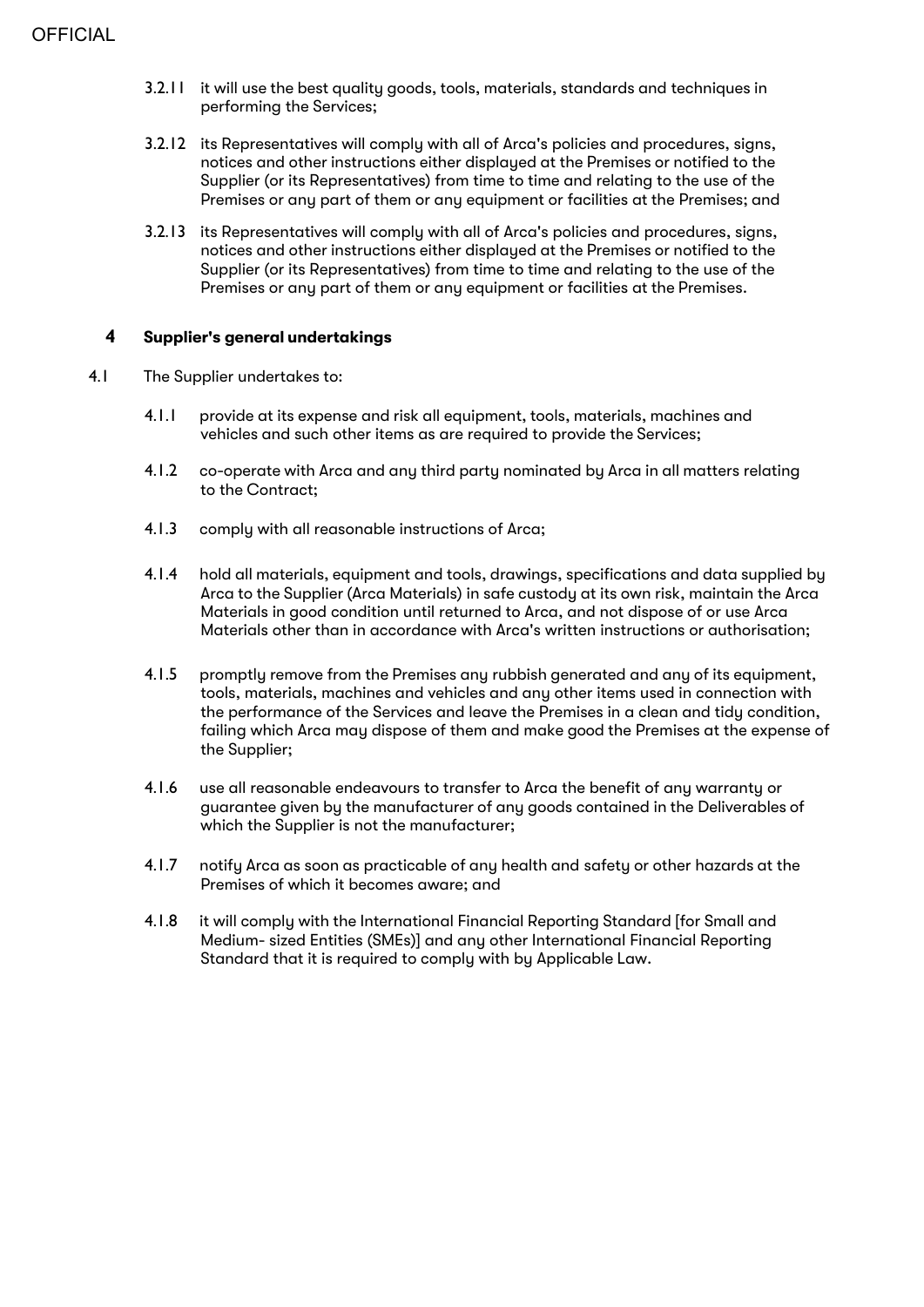## **5 Variation of the Services**

- 5.1 Arca reserves the right on giving written notice to the Supplier from time to time to require changes to the Services (including by way of the removal of Services, the addition of new Services, or increasing or decreasing the Services or specifying the order in which the Services are to be performed or the locations where the Services are to be provided) for any reason whatsoever. Such a change is hereinafter called "a Variation".
- 5.2 In the event of a Variation the Charges may also be varied. Such variation in the Charges shall be calculated by Arca and agreed in writing with the Supplier and shall be such amount as properly and fairly reflects the nature and extent of the Variation in all the circumstances.
- 5.3 The Supplier shall provide such information as may be reasonably required to enable such varied price to be calculated.

## **6 Supplier's personnel**

- 6.1 Arca reserves the right:
	- 6.1.1 to refuse to admit to the Premises and to require the Supplier to replace with another suitably qualified person any Representative of the Supplier whose admission would in the reasonable opinion of Arca be undesirable; and
	- 6.1.2 to request the replacement of any Representative of the Supplier who in Arca's reasonable opinion is not suitably qualified or experienced to perform the Services.
- 6.2 Where any Representative of the Supplier is named on the Purchase Order or in the Specification as fulfilling a specific role in connection with the performance of the Services, the Supplier will use all reasonable endeavours to ensure that the named Representative continues to fulfil the specified role and will not replace him or her without Arca's written consent, such consent not to be unreasonably withheld.
- 6.3 If reasonably so requested by Arca and subject to compliance by both parties with Data Protection Law, the Supplier shall promptly provide a list of the names and addresses of all persons who may at any time require admission to the Premises in connection with the performance of the Services, specifying the role in which each such person is concerned with the Supplier and giving such other particulars as Arca may require.

## **7 Testing and acceptance ofDeliverables**

- 7.1 All Deliverables must meet any relevant Acceptance Criteria.
- 7.2 Arca may test Deliverables at any time during the period of 15 Business Daus following notification by the Supplier of completion of the Services (or relevant part of the Services) and production at the Premises of the Deliverables.
- 7.3 If any Deliverables fail to meet their Acceptance Criteria Arca will notify the Supplier accordingly specifying the non-conformity.
- 7.4 Where Deliverables fail to meet the Acceptance Criteria Arca will request the Supplier to remedy the non-compliance at its own expense within 15 Business Days of Arca's notification under Condition 7.3, following which Arca shall have a further 15 Business Days in which to retest the Deliverables for conformity with the Acceptance Criteria.
- 7.5 If any Deliverables fail to meet the Acceptance Criteria on re-testing under Condition 7.4, Arca may reject them and exercise its rights under Condition 9.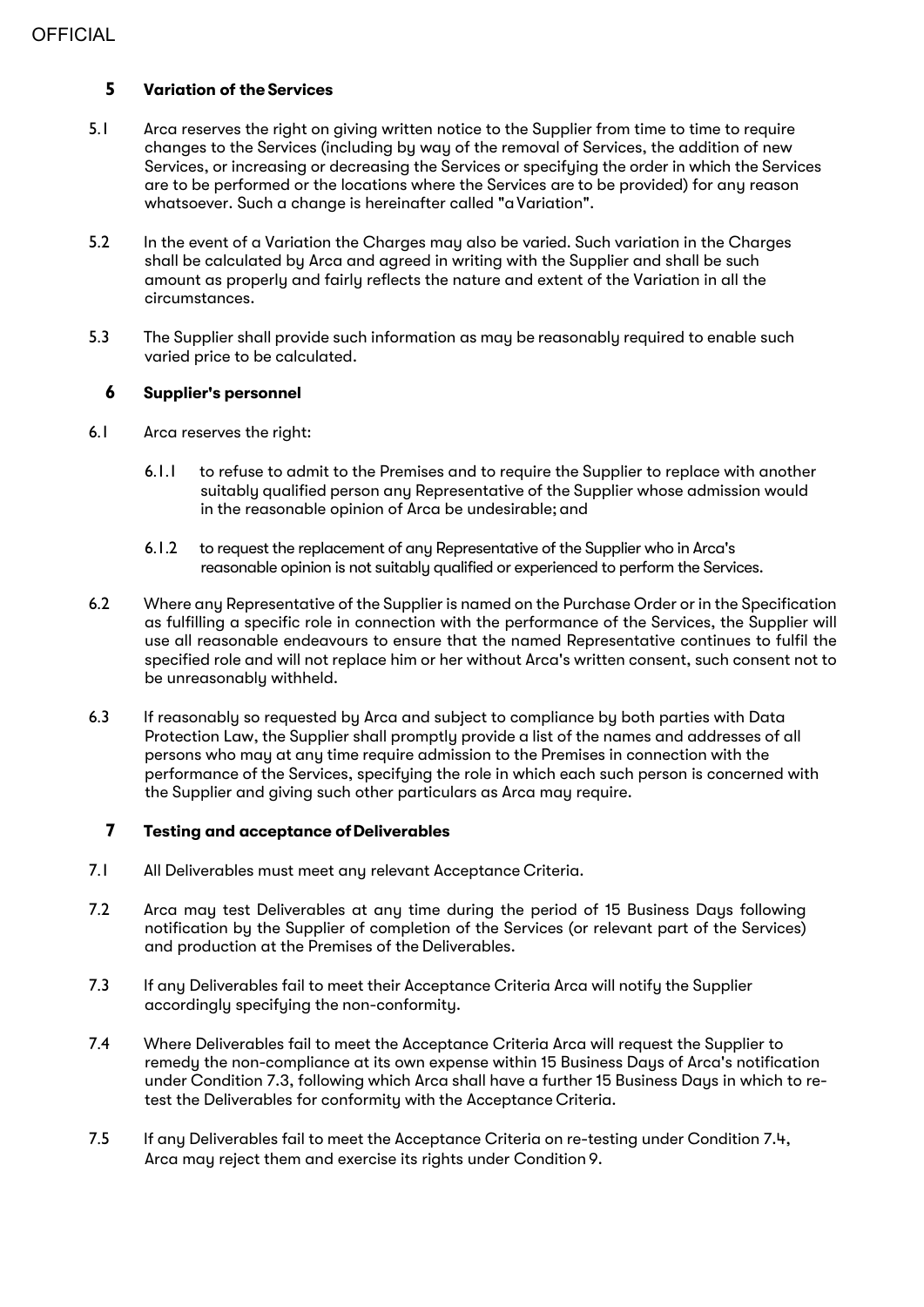## **8 Risk and title**

- 8.1 Risk in Deliverables shall pass to Arca on acceptance under Condition 7.
- 8.2 Title to Deliverables shall pass to Arca on acceptance under Condition7.

## **9 Arca's remedies**

- 9.1 If:
	- 9.1.1 the Supplier fails to perform the Services by the date required under these Conditions;or
	- 9.1.2 the Supplier fails to comply with its warranties set out in Condition 3; or
	- 9.1.3 Condition 7.5 applies

Arca may exercise any of the rights set out in Condition 9.2

- 9.2 The rights referred to in Condition 9.1 are:
	- 9.2.1 to refuse to accept any subsequent performance of the Services which the Supplier attempts to make;
	- 9.2.2 to refuse to accept any delivery of Deliverables which the Supplier attempts tomake;
	- 9.2.3 to reject any Deliverables (in whole or in part) whether or not title has passed and to return them to the Supplier at the Supplier's own risk and expense;
	- 9.2.4 to recover from the Supplier any costs incurred by Arca in having a third party provide substitute Services or in performing the Services itself;
	- 9.2.5 where Arca has paid in advance for Services that have not been performed by the Supplier, to have such sums refunded by the Supplierimmediately;
	- 9.2.6 to claim damages for any additional costs, loss or expenses incurred by Arca which are attributable to the Supplier's failures set out in Condition 9.1;
	- 9.2.7 to terminate the Contract with immediate effect by giving written notice to the Supplier.
- 9.3 The rights set out in Condition 9.2 are cumulative and the exercise bu Arca of any one of them shall not preclude it from exercising any other.
- 9.4 Arca's rights under this Condition 9 are in addition to its rights and remedies implied by statute and at common law.

#### **10 Arca's obligations**

Arca will:

- 10.1.1 provide the Supplier with reasonable access to the Premises at reasonable times during Business Days for the purpose of providing the Services or delivering the Deliverables;
- 10.1.2 where appropriate, provide reasonable access to facilities on the Premises;and
- 10.1.3 provide such information as the Supplier may reasonably request in connection with the provision of the Services provided that Arca (acting reasonably) considers such information necessary for the purpose of providing the Services.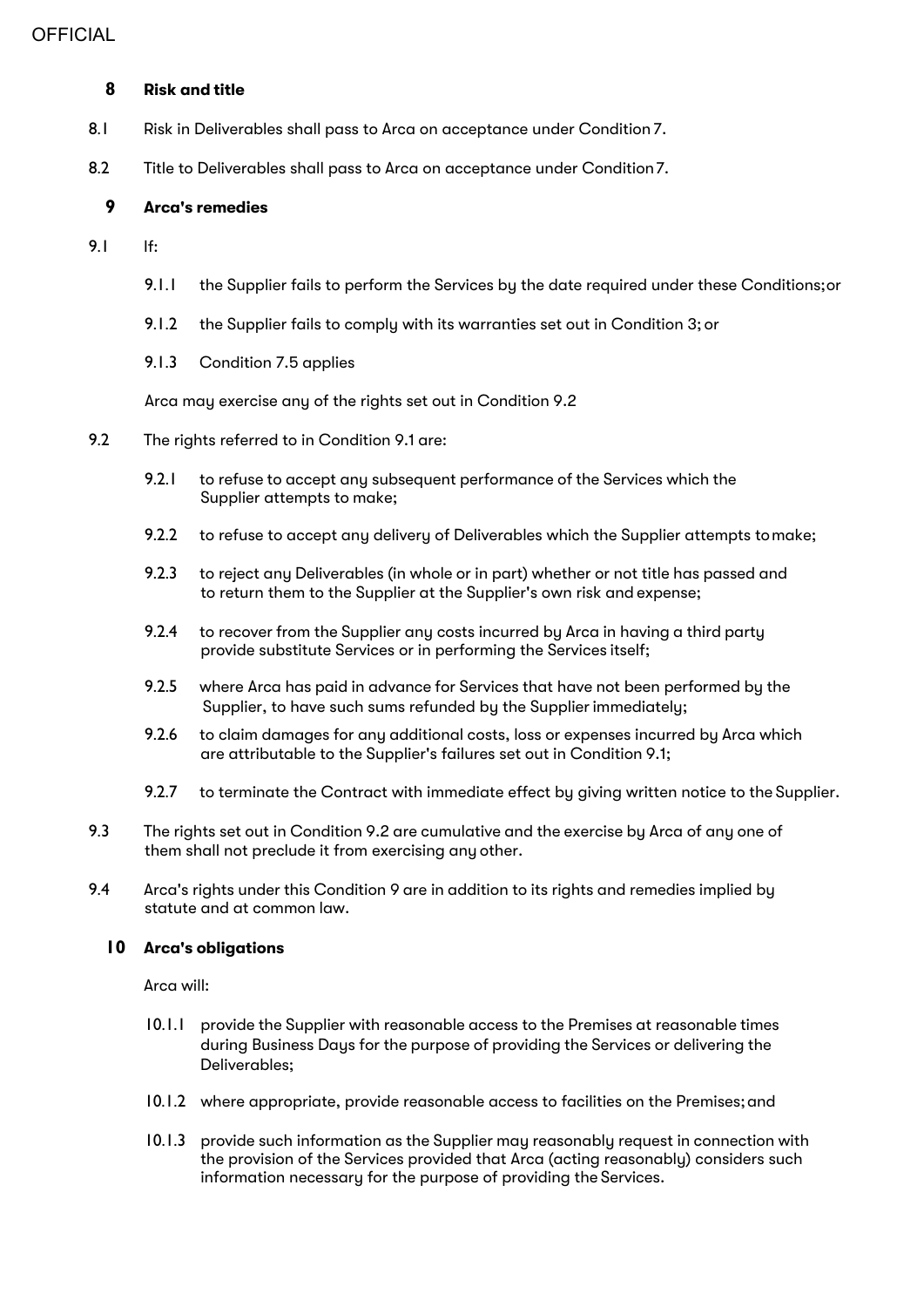## **11 Transfer Regulations**

11.1 To the extent that the Transfer Regulations apply, the parties will comply with their respective obligations imposed by the Transfer Regulations and each shall indemnify the other from and against all losses, costs, claims, demands, actions, fines, penalties awards, liabilities and expenses (including legal expenses on an indemnity basis) the it may suffer in connection with or as a result of any claim, action or demand by any person or their representative arising out of any breach of its obligations under the Transfer Regulations.

## **12 Liability**

- 12.1 In this Condition 12, a reference to Arca's liability for something is a reference to any liability whatsoever which Arca might have for it, its consequences, and any direct, indirect or consequential loss, damage, costs or expenses resulting from it or its consequences, whether the liability arises under the Contract, in tort or otherwise, and even if it results from Arca's negligence or from negligence for which Arca would otherwise be liable.
- 12.2 Arca is not in breach of the Contract, and does not have any liability for anything, to the extent that its apparent breach or liability is attributable to the Supplier's breach of the Contract.
- 12.3 Subject to Condition 12.5 Arca shall not have any liability for:
	- 12.3.1 any indirect or consequential loss or damage;
	- 12.3.2 any loss of business, rent, profit or anticipated savings whether direct or indirect unless it has expressly assumed such liability;
	- 12.3.3 any damage to goodwill or reputation;
	- 12.3.4 loss, theft, damage or destruction to any equipment, tools, machinery, vehicles or other equipment brought onto the Premises by the Supplier or its Representatives; or
	- 12.3.5 any loss, damage, costs or expenses suffered or incurred by any third party.
- 12.4 Subject to Condition 12.5, Arca's total liability shall be limited to the Charges it has paid or is due to pay to the Supplier under the Contract.
- 12.5 Nothing in these Conditions restricts Arca's liability for:
	- 12.5.1 death or personal injury resulting from negligence for which it is responsible;or
	- 12.5.2 its fraud (including fraudulent misrepresentation).

## **13 Charges and payment**

- 13.1 The Charges for the Services and the date or dates on which they are payable are set out in the Purchase Order or any Annex; and
	- 13.1.1 (in the case of Deliverables) shall be inclusive of any costs of packaging, insurance and carriage;
	- 13.1.2 (in the case of Services) shall include all costs and expenses of the Supplier and its Representatives directly or indirectly incurred in connection with their performance; and
	- 13.1.3 unless otherwise specified shall be inclusive of any amounts in respect of valued added tax chargeable from time to time (VAT).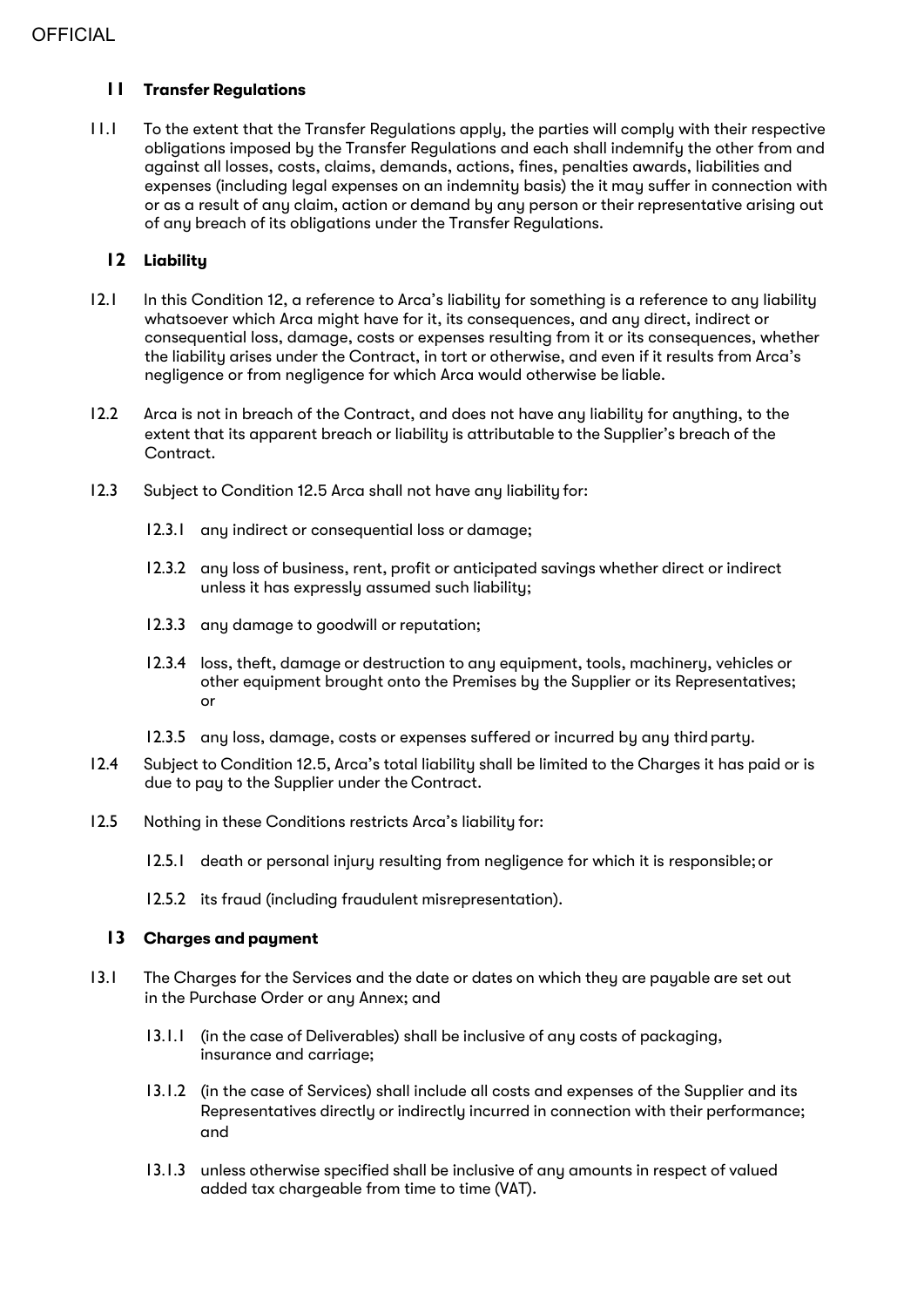- 13.2 Unless otherwise provided in the Purchase Order, the Supplier may invoice the Charges at any time on or after whichever is the later of acceptance of the Deliverables or completion of the Services.
- 13.3 Invoices must include the Purchase Order number and sufficient supporting information to enable Arca to identify the Deliverables and Services for which payment isclaimed.
- 13.4 Where any taxable supply for VAT purposes is made under the Contract by the Supplier to Arca, the Supplier shall provide a valid VAT invoice.
- 13.5 Where Charges for the Services are based on the cost of time and materials at rates set out in the Purchase Order, the Supplier shall maintain and provide to Arca complete and accurate records of the time spent and materials used in providing them and attach such records to the relevant invoice.
- 13.6 Subject to compliance by the Supplier with the foregoing provisions of this Condition 13, Arca shall pay the Charges as invoiced within 30 days of receipt of theinvoice.
- 13.7 The Supplier shall not be entitled to assert any credit, set-off or counterclaim against Arca in order to justify withholding payment of any amount in whole or in part. Arca may, without limiting its other rights or remedies, set off any amount owing to it by the Supplier against any amount payable by Arca to the Supplier.

## **14 Intellectual property rights**

- 14.1 The Supplier warrants that:
	- 14.1.1 the Supplier has all Intellectual Property Rights, permissions, licences and consents necessary to carry out its obligations under the Contract and shall not carry out its obligations in breach of any Intellectual Property Right permission, licence or consent; and
	- 14.1.2 in respect of the Deliverables, the Supplier has full clear and unencumbered title to all such items, and that at the date of delivery of such items to Arca, it has full and unrestricted rights to transfer full title to all such items to Arca.
- 14.2 Unless otherwise provided in the Specification, the Supplier grants to Arca, with full title guarantee and free from all third party rights, all Intellectual Property Rights in the products of the Services, including all Deliverables.
- 14.3 The Supplier shall, promptly at Arca's request, do (or procure to be done) all such further acts and things and execute (or procure the execution of) all such other documents as Arca may from time to time require for the purpose of securing for Arca the full benefit of the Contract, including all right, title and interest in and to the Intellectual Property Rights assigned or licensed to Arca in accordance with the Contract.
- 14.4 Arca reserves to itself or its licensors all Arca Materials and any Intellectual Property Rights in them and the Contract shall not operate to vest in the Supplier any rights in Arca Materials other than a licence, for the duration of the Contract, to use them to the extent necessary to enable the Supplier to carry out is obligations under the Contract.

## **15 Indemnity**

- 15.1 The Supplier shall indemnify, and shall keep indemnified, Arca in full against all costs, expenses, damages and losses (whether direct or indirect), including any interest, fines, legal and other professional fees and expenses, awarded against or incurred or paid by Arca as a result of or in connection with:
	- 15.1.1 any claim made against Arca for death, personal injury or damage to property arising out of, or in connection with, any non-compliance of the Deliverables or Services with the Contract;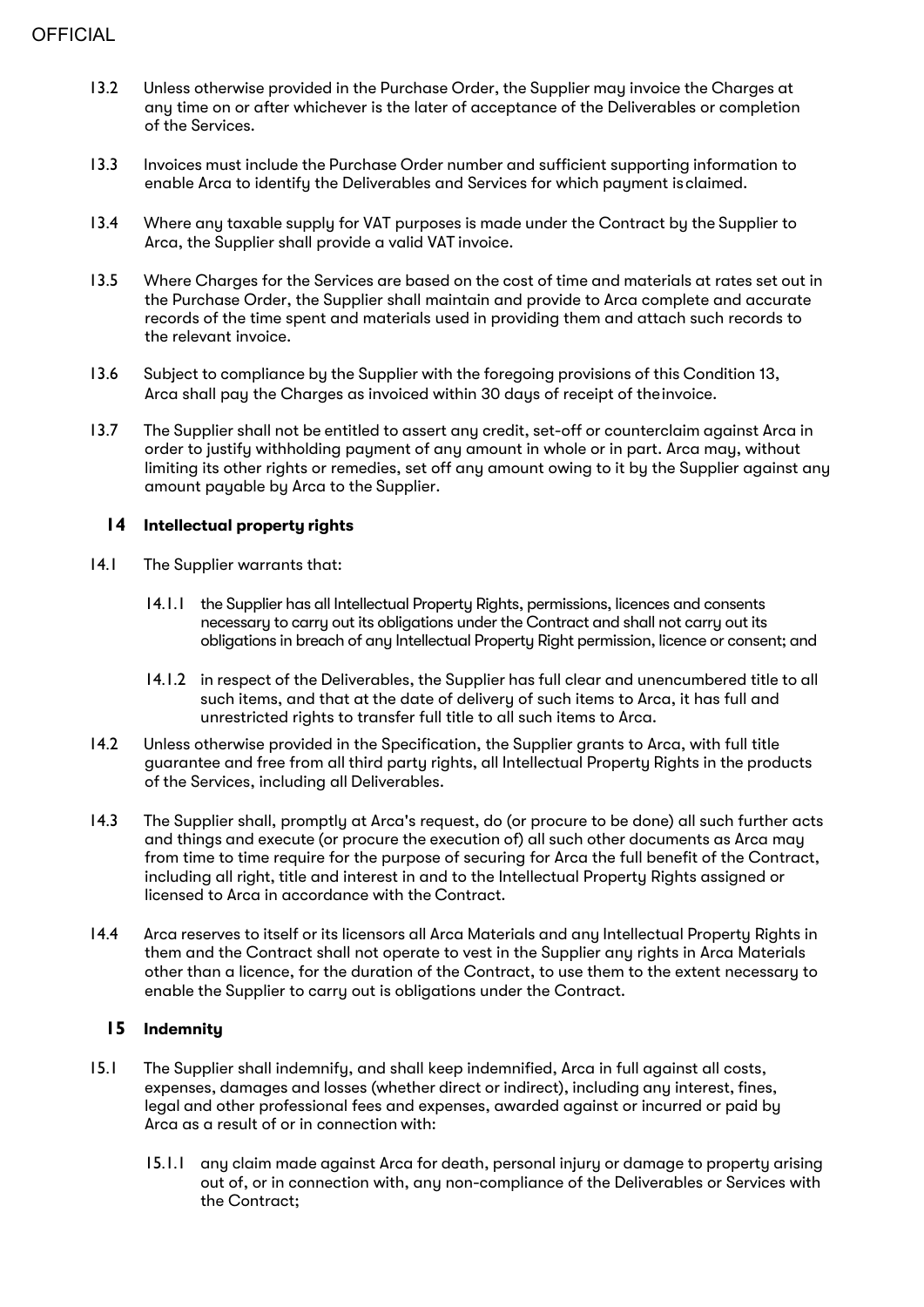- 15.1.2 any claim made against Arca arising out of, or in connection with, the supply of the Services, to the extent that such claim arises out of the breach, negligent performance or failure or delay in performance of the Contract by the Supplier;
- 15.1.3 any claim made against Arca arising out of, or in connection with the negligence of the Supplier or its Representatives whilst on, entering, or leaving thePremises;
- 15.1.4 any claim made against Arca for infringement of a third party's Intellectual Property Rights arising out of, or in connection with, Arca's use of theServices;
- 15.1.5 all damage to Arca's property or the Premises caused by the Supplier or its Representatives (including any damage or destruction to, corruption of, or loss of data held by Arca);
- 15.1.6 any breach of Data Protection Law by the Supplier or its Representatives;and
- 15.1.7 any claim made against Arca by a third party resulting from, or arising out of any breach by the Supplier of its obligations under Conditions 14 or17.
- 15.2 The Supplier shall not be liable to Arca for any losses, damage or injury to the extent that they are caused by or arise directly out of the act or omissions of Arca in breach of its obligations under the Contract.

## **16 Insurance**

- 16.1 For the duration of the Contract, the Supplier shall maintain (or procure the maintenance of) in force, with a reputable insurance company, insurance to provide a level of cover sufficient for all risks which may be incurred by the Supplier or by a Contractor under or in connection with the Contract, including death or personal injury, or loss of or damage to property.
- 16.2 The insurance required under Condition 16 shall include as a minimum:
	- 16.2.1 employer's liability insurance with a limit of indemnity of not less than five million pounds (£5,000,000) per claim and unlimited in the aggregate in any one period ofinsurance;
	- 16.2.2 public liability insurance with a limit of indemnity of not less than five million pounds (£5,000,000) per claim and unlimited in the aggregate in any one period ofinsurance;
	- 16.2.3 professional indemnity insurance with a limit of not less than two million pounds (£2,000,000) per claim. Professional indemnity insurance must be maintained for a period of 6 years following the end of the contract or service delivery thereafter; and
	- 16.2.4 product liability insurance (where relevant) with a limit of not less than [two] million pounds [(2,000,000)] per claim.
- 16.3 The Supplier shall, at the request of Arca, produce to Arca a valid certificate of insurance and such other written documentation as is necessary to demonstrate that the Supplier has complied with its obligations under this Condition 16.
- 16.4 The Supplier shall not do or permit anything, or make any omission, which might cause any insurance to be voided.
- 16.5 The terms of any insurance or the amount of cover shall not relieve the Supplier of any liabilities incurred in connection with the Contract.
- 16.6 The Supplier shall inform Arca in writing whenever there is any change to the insurance referred to in this Condition 16 (including any change in the scope or level of cover or the identity of the insurer).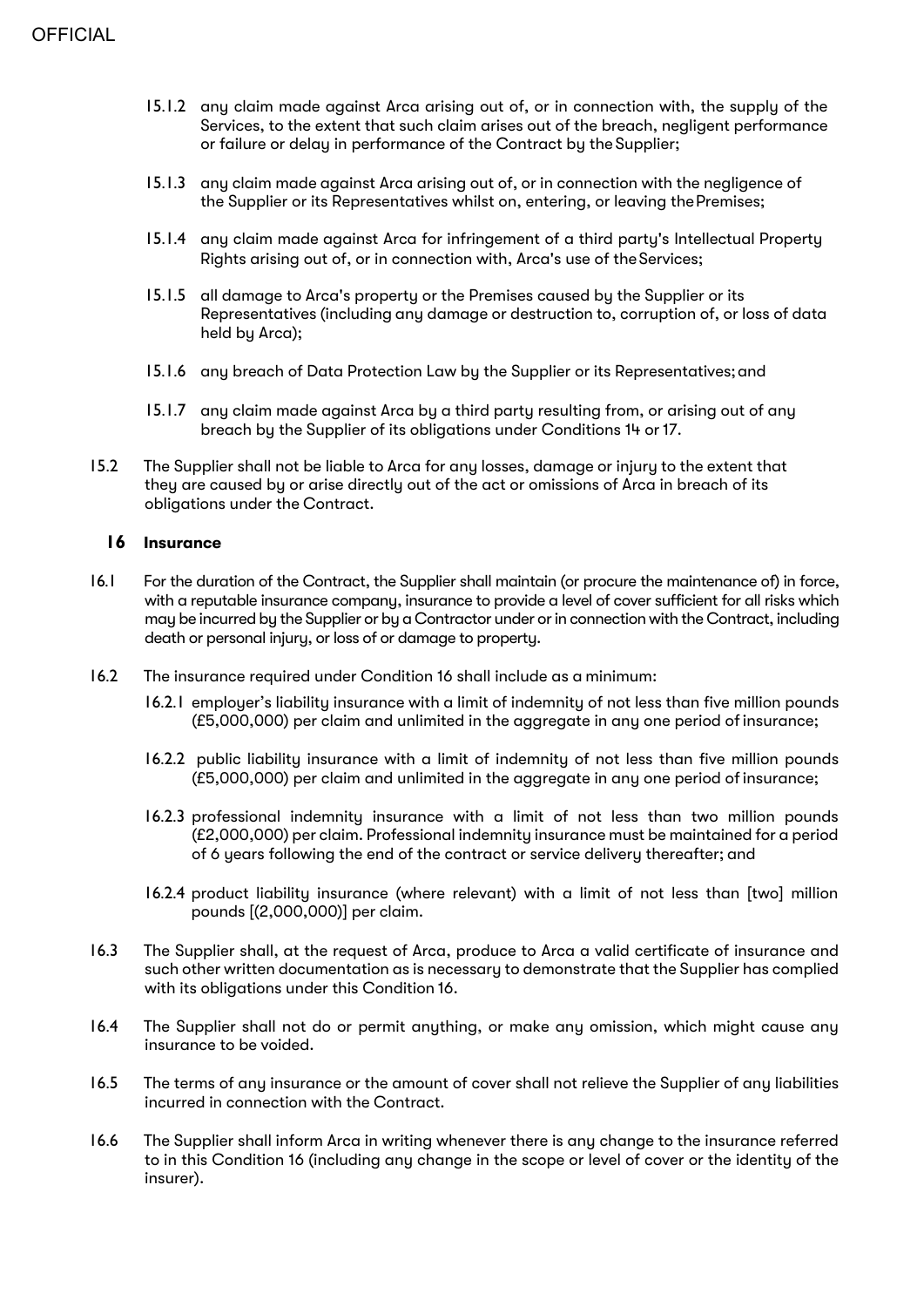## **17 Confidentiality**

- 17.1 Subject to Condition 17.2, the Supplier shall not acquire any rights of ownership or use in any Confidential Information originating from or provided by Arca.
- 17.2 The Supplier undertakes:
	- 17.2.1 to restrict disclosure of Confidential Information to such of its Representatives as need to know it for the purpose of discharging the Supplier's obligations under the Contract, and shall ensure that all such Representatives are subject to obligations of confidentiality corresponding to those set out in this Condition 17.
	- 17.2.2 that the Supplier and its Representatives shall use Confidential Information only for the purposes of performing their respective obligations under the Contract;
	- 17.2.3 that any person employed or engaged by the Supplier in connection with the Contract shall not, in the course of such employment or engagement, disclose any Confidential Information to any third party without the prior written consent of Arca;
	- 17.2.4 to take all necessary precautions to ensure that all Confidential Information is treated as confidential and not disclosed (save as aforesaid) or used other than as permitted by this Condition 17; and
	- 17.2.5 that, without prejudice to the generality of the foregoing, neither the Supplier nor any of its Representatives shall use the Confidential Information for the solicitation of business from the other or from any third party.
- 17.3 The provisions of Condition 17 shall not apply to any information which:
	- 17.3.1 is or becomes public other than by breach of this Condition 17 or
	- 17.3.2 is in the possession of the Supplier without restriction on disclosure before the date of receipt from the disclosing person; or
	- 17.3.3 is independently developed by the Supplier without access to the Confidential Information; or
	- 17.3.4 must be disclosed pursuant to a statutory, legal or parliamentary obligation placed upon the party making the disclosure, including any requirements for disclosure under the Freedom of Information Act 2000 or the Environmental Information Regulations 2004.

## **18 Termination**

- 18.1 Without limiting its other rights or remedies, Arca may terminate the Contract with immediate effect by giving written notice to the Supplierif:
	- 18.1.1 the circumstances set out in Conditions 9.1 or 23.3 or 32 apply;
	- 18.1.2 the Supplier commits a material or persistent breach of the Contract and (if such a breach is remediable) fails to remedy that breach within 10 Business Days of receipt of written notice of the breach;
	- 18.1.3 the Supplier suspends, or threatens to suspend, payment of its debts or is unable to pay its debts as they fall due or admits inability to pay its debts or (being a company) is deemed unable to pay its debts within the meaning of section 123 of the Insolvency Act 1986 or (being an individual) is deemed either unable to pay its debts or as having no reasonable prospect of so doing, in either case, within the meaning of section 268 of the Insolvency Act 1986 or (being a partnership) has any partner to whom any of the foregoingapply;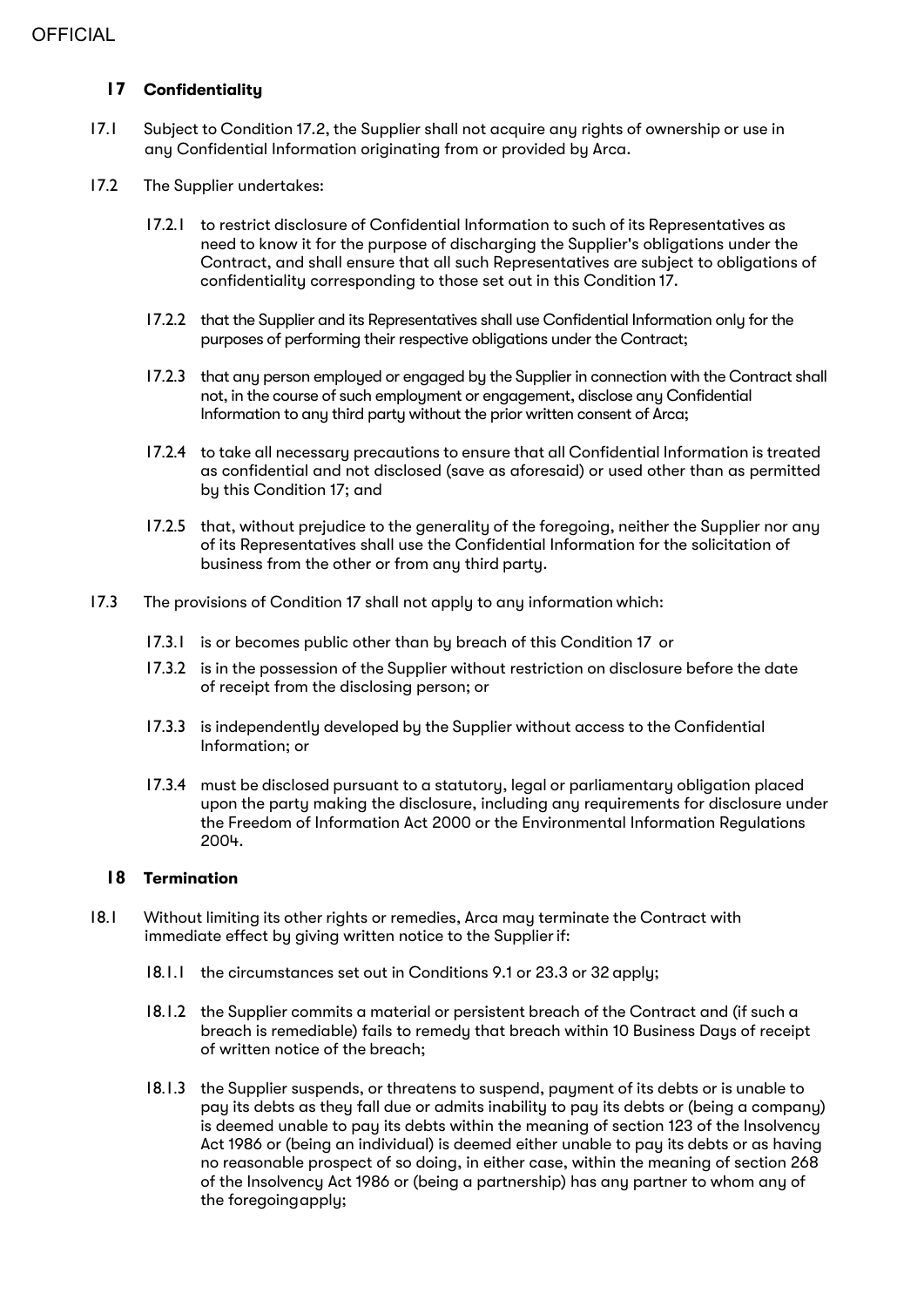- 18.1.4 the Supplier commences negotiations with all or any class of its creditors with a view to rescheduling any of its debts, or makes a proposal for or enters into any compromise or arrangement with its creditors other than (where a company) for the sole purpose of a scheme for a solvent amalgamation of the Supplier with one or more other companies or the solvent reconstruction of the Supplier;
- 18.1.5 a petition is filed, a notice is given, a resolution is passed, or an order is made, for or in connection with the winding up of the Supplier (being a company) other than for the sole purpose of a scheme for a solvent amalgamation of the Supplier with one or more other companies or the solvent reconstruction of the Supplier;
- 18.1.6 the Supplier (being an individual) is the subject of a bankruptcy petitionorder;
- 18.1.7 a creditor or encumbrancer of the Supplier attaches or takes possession of, or a distress, execution, sequestration or other such process is levied or enforced on or sued against, the whole or any part of its assets and such attachment or process is not discharged within 14 days;
- 18.1.8 an application is made to court, or an order is made, for the appointment of an administrator or if a notice of intention to appoint an administrator is given or if an administrator is appointed over the Supplier (being acompany);
- 18.1.9 a floating charge holder over the assets of the Supplier (being a company) has become entitled to appoint or has appointed an administrative receiver;
- 18.1.10 a person becomes entitled to appoint a receiver over the assets of the Supplier or a receiver is appointed over the assets of the Supplier;
- 18.1.11 the Supplier becomes the subject of administration or an administration order (in each case whether or not the out of court procedure is used);
- 18.1.12 any event occurs, or proceeding is taken, with respect to the Supplier in any jurisdiction to which it is subject that has an effect equivalent or similar to any of the events mentioned in Condition 18.1.3 to Condition 18.1.11 (inclusive);
- 18.1.13 the Supplier suspends or threatens to suspend, or ceases or threatens to cease to carry on, all or a substantial part of its business; or
- 18.1.14 the Supplier (being an individual) dies or, by reason of illness or incapacity (whether mental or physical), is incapable of managing his own affairs or becomes a patient under any mental health legislation.
- 18.2 Without limiting its other rights or remedies, Arca may at any time terminate the Contract in whole or in part by giving the Supplier at least one month's written notice, in which case Arca shall pay the Supplier for any Services performed up until the date of termination, but shall not be liable for any anticipated profits or any other loss in respect of thetermination.

#### **19** Consequences of termination

- 19.1 On expiry or termination of the Contract or any part of it for any reason the following shallapply:
	- 19.1.1 where the Services are terminated, the Supplier shall immediately deliver to Arca all Deliverables, whether or not then complete, and return all Arca Materials to Arca. If the Supplier fails to do so, then Arca may, without limiting its other rights or remedies, enter the Supplier's premises and take possession of the Deliverables and/or Arca Materials. Until they have been delivered or returned, the Supplier shall be solely responsible for their safe-keeping and will not use them for any purpose;and
	- 19.1.2 the accrued rights and remedies of the parties as at termination shall not be affected,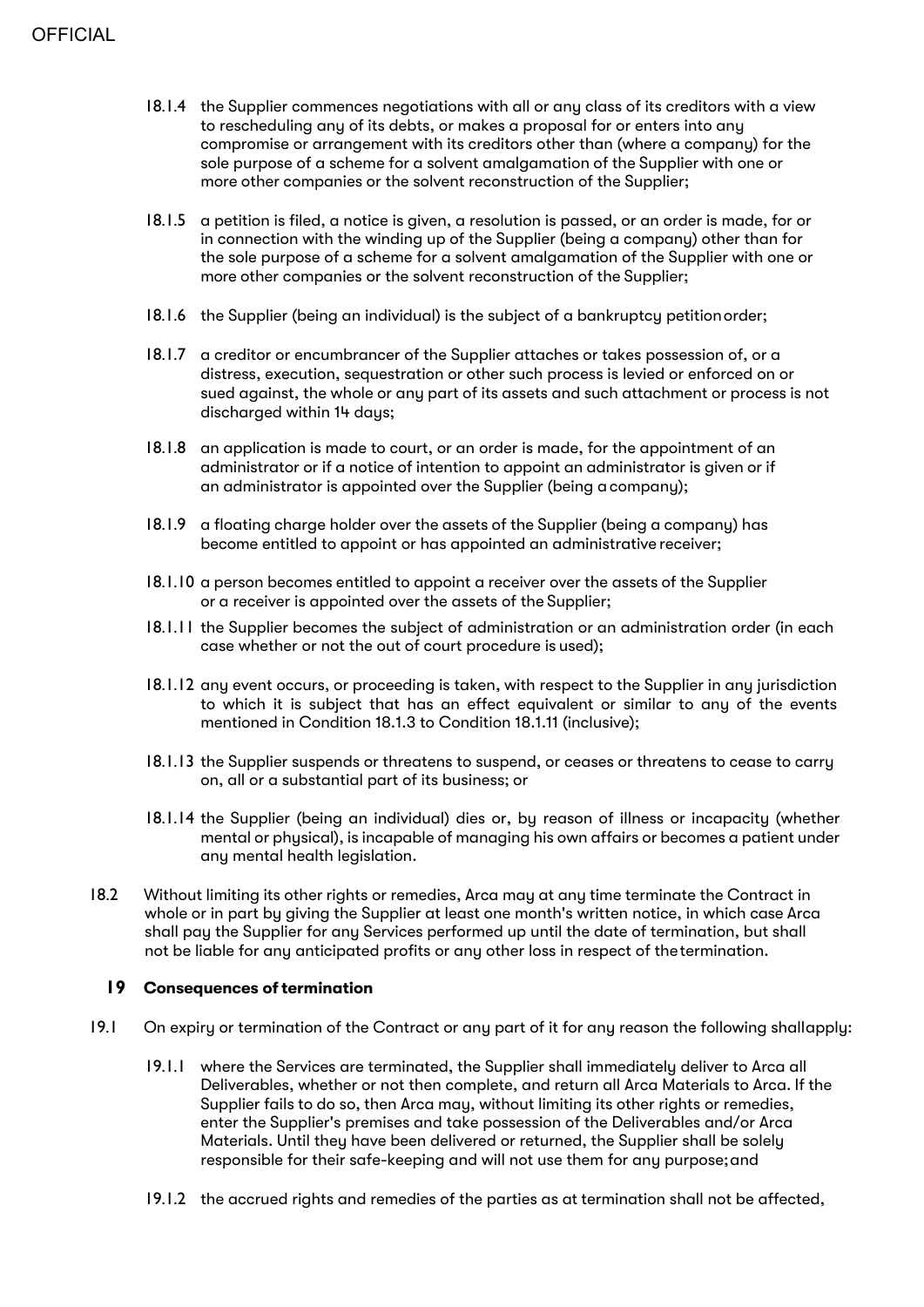including the right to claim damages in respect of any breach of the Contract which existed at or before the date of termination; and

19.2 The following Conditions shall survive expiry or termination and shall continue in full force and effect: 1, 2.2, 3, 4, 7, 9, 11, 12, 13, 14, 15, 16, 17, 19, 20, 21, 22, 23, 24, 25, 26, 27, 28, 29, 30,31, 32, 33, 36, 37, 38, 39 and any other Condition which expressly or by implication has effect after expiry or termination shall continue in full force and effect.

## **20 Publicity**

- 20.1 The Supplier shall not make any press announcements or publicise the existence or terms of the Contract without Arca's prior written consent and shall ensure the observance of the provisions of this Condition 20 by its Representatives.
- 20.2 Arca shall be entitled to publicise the Contract or any Purchase Order (or any information concerning either) for any reason without any obligation to give notice to theSupplier.

## **21 Dispute resolution**

- 21.1 The parties shall attempt, in good faith, to resolve any dispute promptly by negotiation which shall be conducted as follows:
	- 21.1.1 the dispute shall first be referred, on the request of either party, to a senior manager within each of the parties; and
	- 21.1.2 if the dispute cannot be resolved by the parties' senior managers within 10 Business Days after it has been referred to them, either party may give notice to the other party in writing referring the matter to mediation to be conducted in accordance with Condition 21.2.
- 21.2 The following provisions shall apply to any such reference to mediation:
	- 21.2.1 the reference shall be a reference under the Model Mediation Procedure (MMP) of the Centre of Dispute Resolution (CEDR) for the time being in force;
	- 21.2.2 both parties shall, immediately on such referral, co-operate fully, promptly and in good faith with CEDR and the mediator and shall do all such acts and sign all such documents as CEDR or the mediator may reasonably require to give effect to such mediation, including an agreement in, or substantially in, the form of CEDR's Model Mediation Agreement for the time being in force; and
	- 21.2.3 to the extent not provided for by such agreement of the MMP, the mediation shall commence by either party serving on the other written notice setting out, in summary form, the issues in dispute and calling on that other party to agree the appointment of a mediator. The mediation shall be conducted by a sole mediator (which shall not exclude the presence of a pupil mediator) agreed between the parties or, in default of agreement, appointed by CEDR.
- 21.3 If the parties are able to resolve the dispute through mediation under this Condition 21, the parties' authorised Representatives will document the resolution and sign a memorandum evidencing its terms.
- 21.4 The commencement of a mediation will not prevent the parties commencing or continuing court proceedings.
- 21.5 Nothing in this Condition 21 shall prevent either party from instigating legal proceedings where an order for an injunction, disclosure or legal precedent is required.
- 21.6 The Supplier shall continue to provide the Services and to perform its obligations under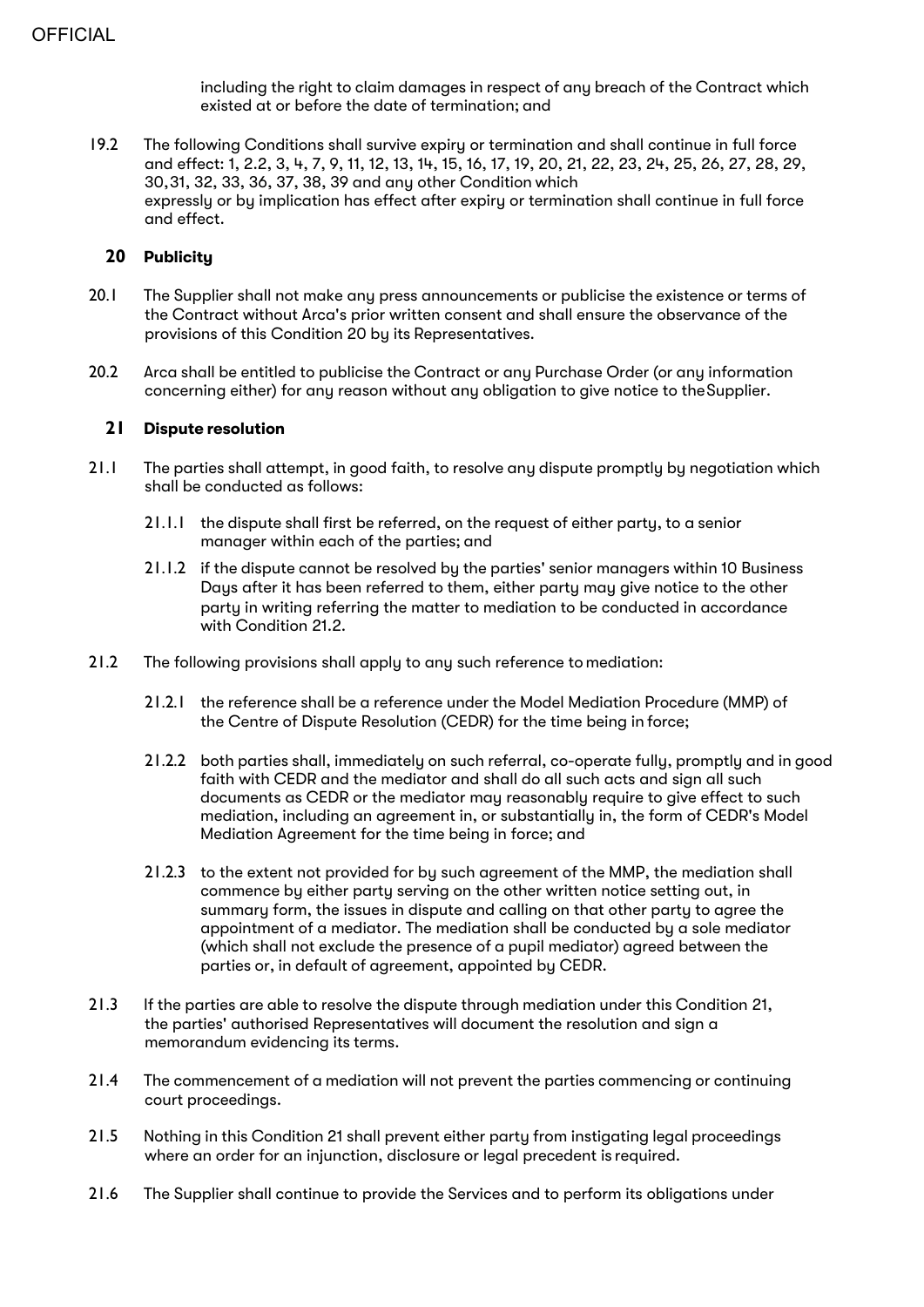the Contract notwithstanding any dispute or the implementation of the procedures set out in this Condition 21.

## **22 Conflict of interest**

- 22.1 The Supplier shall take all appropriate steps to ensure that neither it nor any of its Representatives is placed in a position where (in the reasonable opinion of Arca) there is or may be an actual, perceived or potential conflict between, on the one hand, the pecuniary or personal interests of the Supplier or its Representatives and, on the other hand, such persons' duties owed to Arca under the provisions of the Contract.
- 22.2 The Supplier must disclose to Arca full details of any actual or potential conflict of interest in writing and comply with any reasonable instructions of Arca in connection with their resolution.

## **23 Corruption**

- 23.1 The Supplier undertakes to:
	- 23.1.1 comply with all applicable laws and regulations and codes relating to anti bribery and anti corruption including, but not limited to, the Bribery Act 2010;
	- 23.1.2 not engage in any activity, practice or conduct which would constitute an offence under sections 1, 2 or 6 of the Bribery Act 2010 if such activity, practice or conduct had been carried out in the United Kingdom;
	- 23.1.3 comply with Arca's anti corruption policies disclosed to the Supplier from time to time;
	- 23.1.4 ensure that any of its Representatives associated with the supply of the Services comply with this clause 23; and
	- 23.1.5 immediately notify Arca if a foreign public official becomes an officer or employee of the Supplier or acquires a direct or indirect interest in the Supplier.
- 23.2 For the purposes of clause 23.1, the meaning of "foreign public official" and whether a person is "associated" with another person shall be determined in accordance with sections 6(2), 6(5), 6(6) and 8 of the Bribery Act 2010.
- 23.3 Arca shall be entitled to terminate the Contract forthwith and to recover from the Supplier the amount of any loss resulting from such termination if the Supplier or a Supplier's Representative:
	- 23.3.1 offers or agrees to give any person working for or engaged by Arca or any other Public Body any favour, gift or other consideration, which could act as an inducement or a reward for any act or failure to act connected to the Contract, or any other agreement between the Supplier and Arca or any Public Body, including its award to the Supplier and any of the rights and obligations contained within it;
	- 23.3.2 has entered into the Contract if it has knowledge that, in connection with it, any money has been, or will be, paid to any person working for or engaged by Arca or any other Public Body by or for the Supplier, or that an agreement has been reached to that effect, unless details of any such arrangement have been disclosed in writing to Arca before the Contract is entered into;
	- 23.3.3 breaches the undertaking set out in clause 23.1; or
	- 23.3.4 gives any fee or reward the receipt of which is an offence under Section 117(2) of the Local Government Act 1972.
- 23.4 For the purposes of Condition 23.1, "loss" shall include, but shall not be limitedto: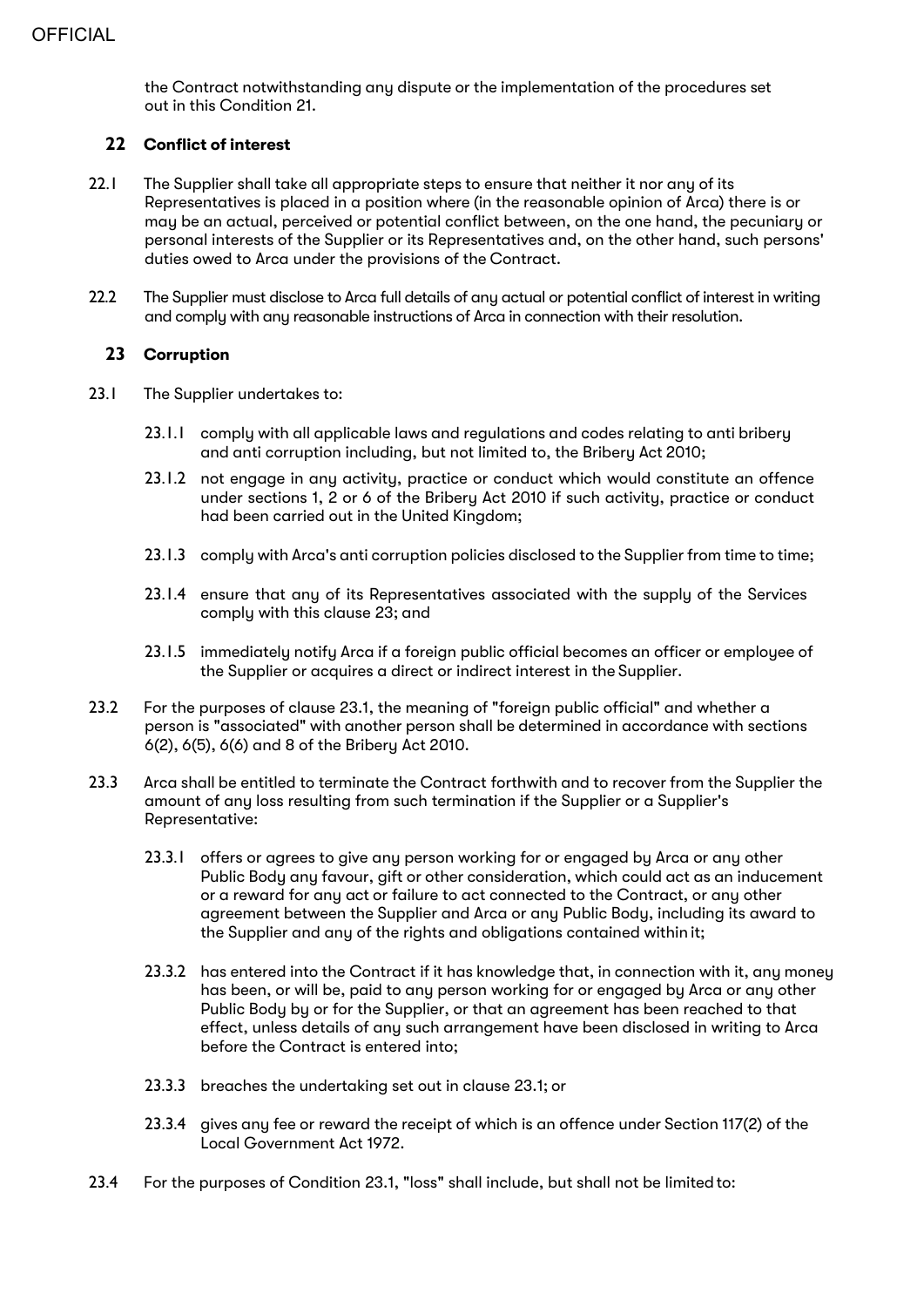- 23.4.1 Arca's costs in finding a replacement Supplier.
- 23.4.2 direct, indirect and consequential losses.
- 23.4.3 any loss suffered by Arca as a result of a delay in its receipt of the Deliverables and / or Services.

#### **24 Audit**

- 24.1 The Supplier shall keep and maintain until six years after the Contract has come to an end, or for such longer period as may be specified by Arca in writing from time totime:
	- 24.1.1 all Information relating to the Contract.
	- 24.1.2 full and accurate records of the following:
		- (a) the Services provided under the Contract;
		- (b) all Charges paid by Arca; and
		- (c) such other information as Arca specifies in writing from time totime.
- 24.2 The Supplier shall on request afford Arca, Arca's Representatives or Arca's auditors such access to such information or records (including the information referred to in Conditions 24.1.1 and 24.1.2) as may (in the reasonable opinion of Arca) be required by Arca in order to comply with its legal obligations (including its obligations under FOIA and its obligations in connection with the Best Value Duty).

#### **25 Discrimination**

- 25.1 The Supplier shall not unlawfully discriminate within the meaning and scope of any law, enactment, order, or regulation relating to discrimination (whether in age, race, gender, religion, disability, sexual orientation or otherwise) in the provision of the Services.
- 25.2 The Supplier shall take all reasonable steps to secure the observance of Condition 25.1 by all of its Representatives employed in the performance of the Contract.
- 25.3 The Supplier shall:
	- 25.3.1 have appropriately trained staff available to deal with racial issues or complaints and monitor the same and the manner of dealing therewith. Such information shall be passed to Arca on a regular basis as agreed with Arca; and
	- 25.3.2 actively endeavour to achieve a workforce representative of the ethnic diversity of the area.

#### **26 Human rights**

- 26.1 The Supplier shall (and shall use its reasonable endeavours to procure that its Representatives shall) at all times comply with the provisions of the Human Rights Act 1998 in the performance of the Contract.
- 26.2 The Supplier shall undertake, or refrain from undertaking, such acts as Arca requests so as to enable Arca to comply with its obligations under the Human Rights Act1998.

#### **27 Data Protection Law**

27.1 The Supplier guarantees that theu complu with the requirements set in place bu the Data Protection Act 2018, which includes provisions set out in the EU General Data Protection Regulation (GDPR) 2016, and shall not do anything or perform its obligations under or in connection with the Contract in such a way as to cause Arca to breach any of its obligations under Data Protection Law.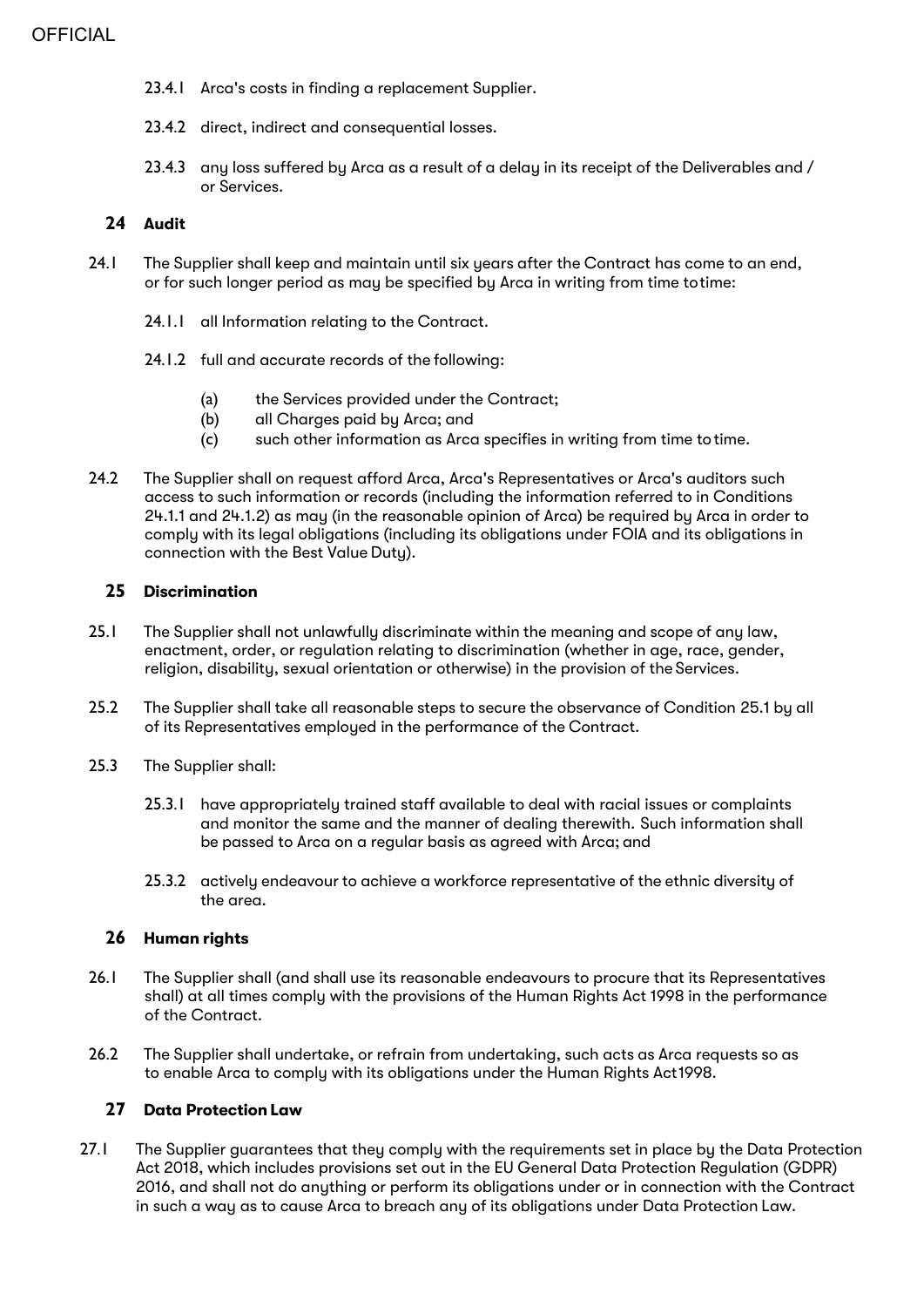- 27.2 During the duration of the Contract, Arca will remain the data controller, with the Supplier being the data processor. All decisions on how the relevant Personal Data is to be processed will be made by Arca in consultation with the Supplier and must be evidenced in writing and signed on behalf of both Parties.
- 27.3 Arca requires that the Supplier will undertake the processing of the supplied data for the period of the Contract, or other timeframe if less that the Contract duration.
- 27.4 Arca are providing data to the Supplier for processing by the Supplier in accordance with the Contract.
- 27.5 Arca will supply a specific set of information which will form part of an information sharing agreement.
	- 27.5.1 Arca requires the Supplier to record this information in an Information Asset Register which clearly states the legal basis for processing, the source of the information , and whether it is shared with anyone.
- 27.6 If the Supplier, pursuant to its obligations under the Contract, processes Personal Data (as defined in the Data Protection Act 2018 and GDPR ) on behalf of Arca, the Supplier shall:
	- 27.6.1 process the Personal Data only in accordance with written instructions from Arca;
	- 27.6.2 process the Personal Data only to the extent, and in such manner, as is necessary for the performance of its obligations under the Contract;
	- 27.6.3 implement appropriate technical and organisational measures to protect Personal Data against unauthorised or unlawful processing and against accidental loss, destruction, damage, alteration or disclosure, such measures to be appropriate to the harm which might result from any unauthorised or unlawful processing, accidental loss, destruction or damage to the Personal Data and having regard to the nature of the Personal Data which is to be protected;
	- 27.6.4 notify Arca promptly if it becomes aware of any breach of any of its measures put in place under this Contract;
	- 27.6.5 ensure that people processing the data are subject to a duty of confidence;
	- 27.6.6 obtain prior written consent from Arca in order to transfer the Personal Data to any third party for the provision of the Services;
	- 27.6.7 only engage sub-processors with the prior consent of Arca and under a writtenContract;
	- 27.6.8 ensure that any personnel required to access the Personal Data are informed of the confidential nature of the Personal Data and comply with the obligations set out in Condition 27;
	- 27.6.9 ensure that none of those personnel publish, disclose or divulge any of the Personal Data to any third party unless directed in writing to do so by the other party;
	- 27.6.10 notify Arca immediately if it receives:

27.6.10.1 a request from a Data Subject (as defined in the Data Protection Act 2018) to have access to that Data Subject's Personal Data; or

27.6.10.2 a compliant or request relating to the other party's obligations under Data Protection Law;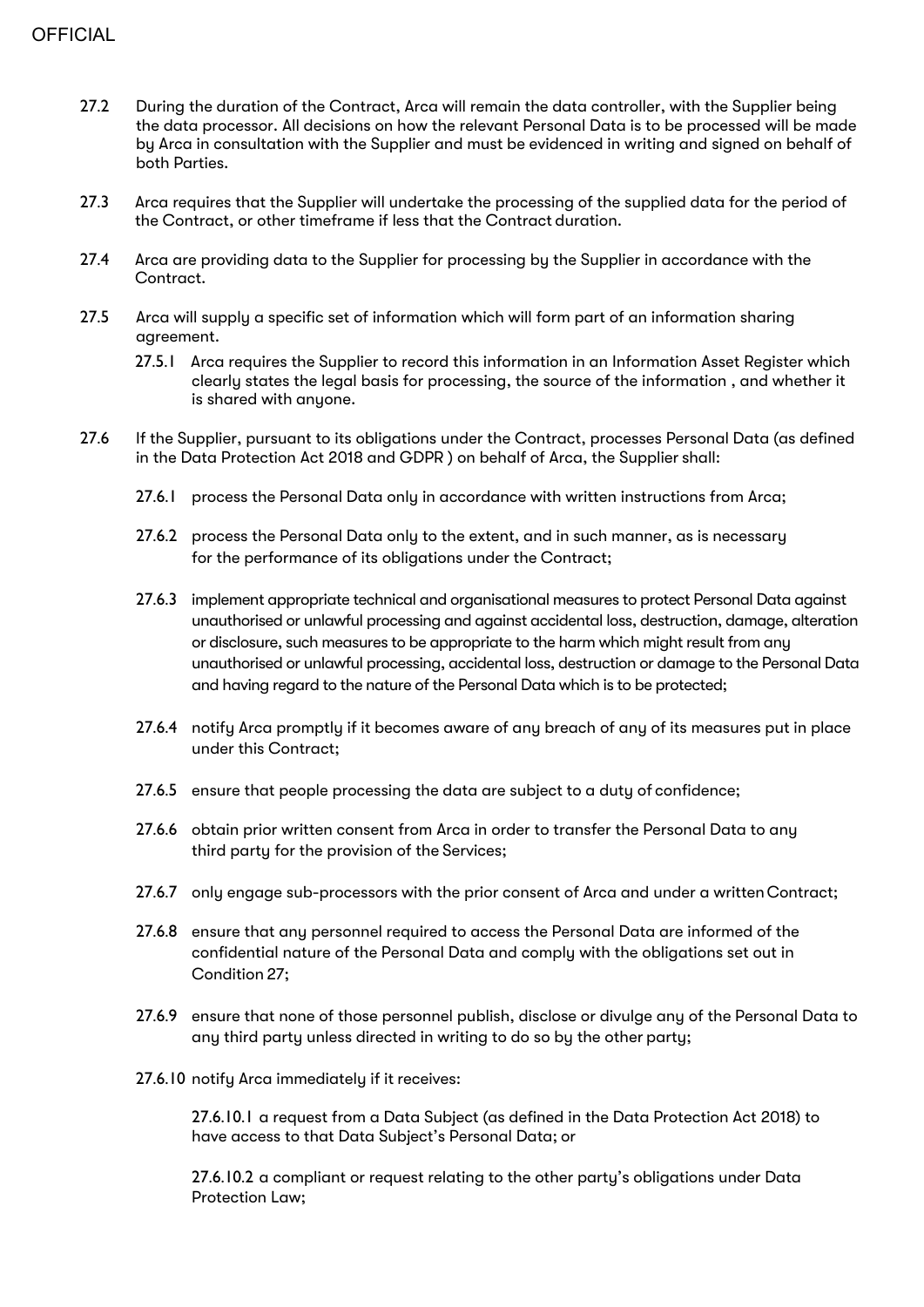- 27.6.11 provide Arca with full co-operation and assistance in relation to any complaint or request made, including by providing the other party with full details of the complaint or request: and
- 27.6.12 assist Arca in providing subject access and allowing data subjects to exercise their rights under the Data Protection Act/GDPR;
- 27.6.13 not transmit or process Personal Data outside the United Kingdom without the prior written consent of the other party and, where the other party so consents to atransfer;
- 27.6.14 delete or return all Personal Data to Arca as requested at the end of theContract;
- 27.6.15 submit to audits and inspections, provide the controller with whatever information it needs to ensure that both the Supplier and Arca are meeting their Article 28 obligations and notify Arca's controller immediately it is asked to do something infringing the GDPR or other data protection law of the UK.
- 27.6.16 ensure that any systems used to process Personal Data on behalf of Arca are fully tested and accredited by an authorised company on an annual basis.
- 27.6.17 ensure that any systems used have proactive monitoring in place to identify any breach proactively.
- 27.6.18 ensure that there is a procedure in place to secure and supply any audit information or log files associated with any breach.
- 27.7 The Supplier agrees to indemnify, and shall keep indemnified, Arca against any liability, costs, expenses, losses, claims or proceedings whatsoever arising under any statute or at common law or for breach of Contract in respect of:
	- 27.7.1 damage to property, real or personal, including any infringement of third party intellectual property rights; and
	- 27.7.2 injury to persons, including injury resulting in death; and any direct economic or financial loss
	- 27.7.3 any direct economic or financial loss arising out of, or in in connection with any act, omission or default of the Supplier, its staff, agents or sub-contractors in relation to the Data, except in so far as such damages or injury shall be due to any negligence of Arca.

## **28 Freedom of information**

- 28.1 The Supplier acknowledges that Arca is subject to the requirements of FOIA and EIR and shall assist and co-operate with Arca (at the Supplier's expense) to enable Arca to comply with its obligations under FOIA and EIR. The Supplier shall act in accordance with the FOIA, the Codes of Practice, the EIR and any other similar codes of practice or guidance from time to time.
- 28.2 The Supplier shall and shall procure that its Representatives shall:
	- 28.2.1 transfer any Request for Information to Arca as soon as practicable after receipt and in any event within two Business Days of receiving a Request for Information;
	- 28.2.2 provide Arca with a copy of all Information in its possession or power in the form that Arca requires within five Working Days (or such other period as Arca may specify) of Arca requesting that Information; and
	- 28.2.3 provide all necessary assistance as reasonably requested by Arca to enable Arca to respond to a Request for Information within the time for compliance set out in section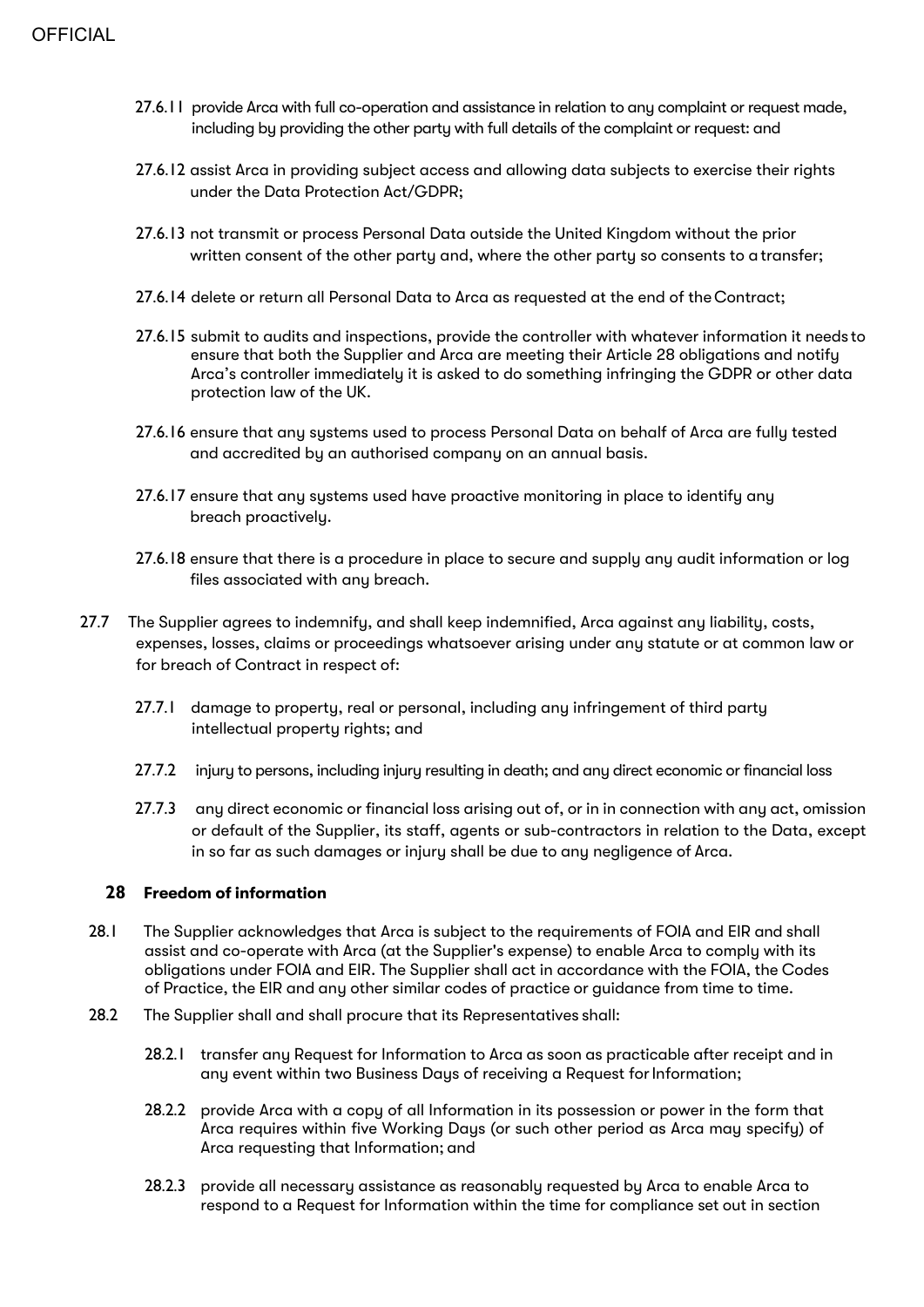10 of FOIA or regulation 5 of EIR.

- 28.3 Arca shall be responsible for determining (in its absolute discretion) whether any Information:
	- 28.3.1 is exempt from disclosure in accordance with the provisions of FOIA or EIR;
	- 28.3.2 is to be disclosed in response to a Request for Information,

and in no event shall the Supplier respond directly to a Request for Information unless expressly authorised to do so in writing by Arca.

- 28.4 The Supplier acknowledges that Arca may be obliged under the FOIA or EIR to disclose Information:
	- 28.4.1 without consulting with the Supplier, or
	- 28.4.2 following consultation with the Supplier and having taken its views into account.
- 28.5 Where Condition 29.4.2 applies Arca shall, in accordance with any recommendations issued under any code of practice issued under section 45 of FOIA, take reasonable steps, where appropriate, to give the Supplier advanced notice, or failing that, to draw the disclosure to the Supplier's attention as soon as practicable after any such disclosure.

## **29 Transfer of services**

- 29.1 Where Arca intends to continue to procure services equivalent to any or all of the Services after termination or expiry of the Contract, either by performing them itself or by the appointment of a replacement supplier, the Supplier shall use all reasonable endeavours to ensure the seamless transition of the Services to Arca or a replacement supplier and to ensure that the transition is effected with the minimum of disruption to Arca.
- 29.2 The Supplier shall co-operate fully during the transition period and provide full access to all data, documents, manuals, working instructions, report and any information, whether held in electronic or written form, which Arca (acting reasonably) considers necessary.

## **30 Notice**

30.1 Any notice to be served on either of the parties hereto by the other shall be sent by pre-paid recorded delivery or first class post or by e-mail<sup>1</sup> to the address of the relevant party as detailed in the Contract or, such other address as notified by one party to the other in writing from time to time.

## **31 Severance**

31.1 If any provision of the Contract is declared by any judicial or other competent authority to be void, voidable, illegal or otherwise unenforceable, or indications to that effect are received by either of the parties from any competent authority the parties shall amend that provision in such reasonable manner as achieves the intention of the parties without illegality or at the discretion of Arca it may be severed from the rest of the Contract which shall remain in full force and effect unless Arca in its reasonable discretion decides that the effect of such a declaration is to defeat the original intention of the parties, in which event Arca shall be entitled to terminate the Contract by 10 Business Days' written notice to the Supplier.

## **32 Waiver and accumulation ofremedies**

32.1 The rights and remedies provided by the Contract may be waived only in writing by the relevant Representative in a manner that expressly states that such waiver is intended for, and such waiver shall only be operative with regard to, the specific circumstances referred to.